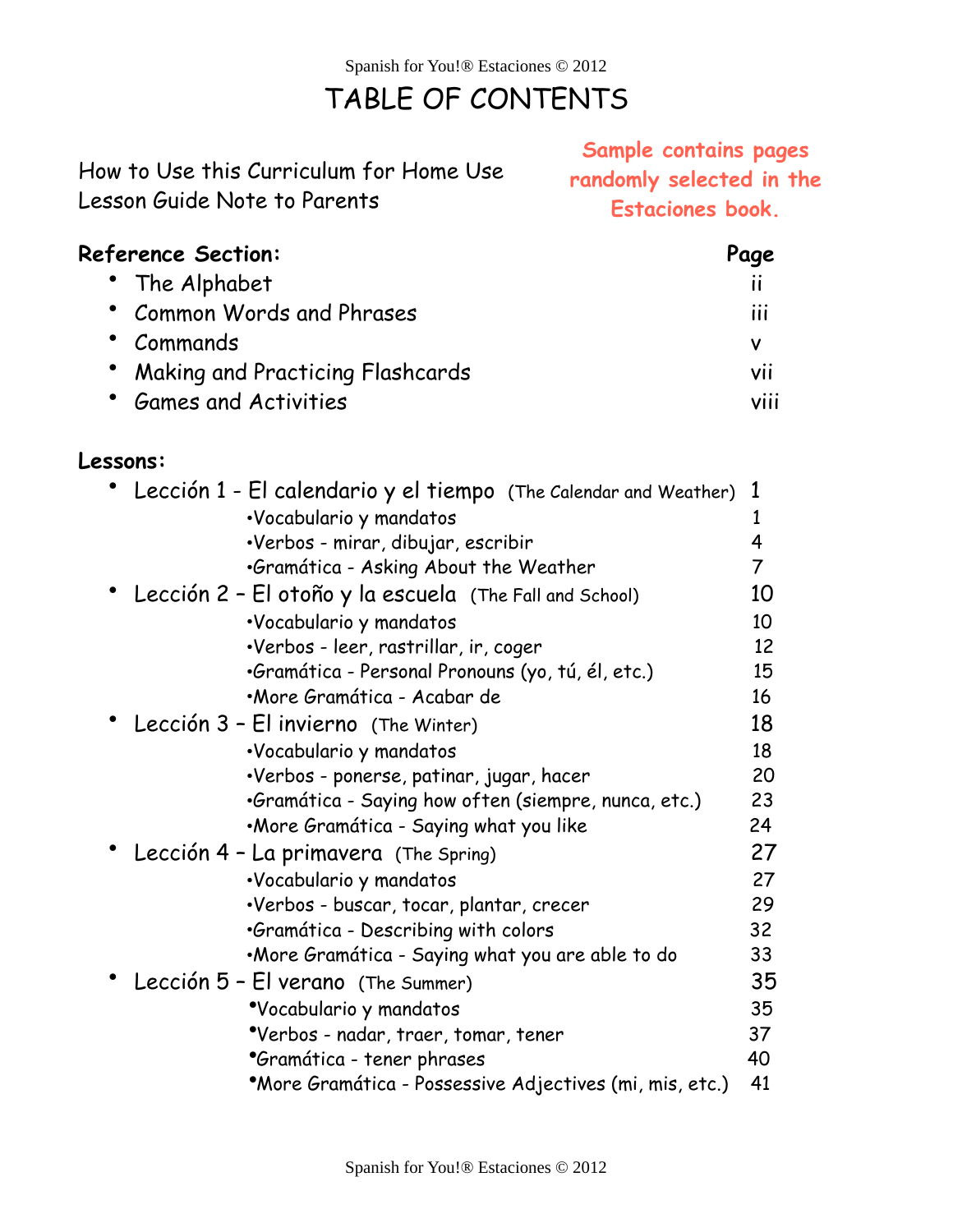# Lección 2 **El otoño y la escuela**

(Fall and School)

#### **El otoño y la escuela**

| las hojas                  | la calabaza                       | la escuela   | el papel                  |
|----------------------------|-----------------------------------|--------------|---------------------------|
|                            |                                   | H<br>₶       | the paper                 |
| los árboles                | el maíz                           | la clase     | el libro                  |
|                            |                                   |              | $\widetilde{\mathcal{N}}$ |
|                            |                                   |              |                           |
| las manzanas               | la mochila                        | el cuaderno  | el pizarrón/la pizarra    |
| $\checkmark$<br>the apples | $\boxed{\overline{\phantom{m}}}%$ | the notebook | $1 + 1 = 2$<br>the board  |
| el espantapájaros          | la cafetería                      | el bolígrafo | el lápiz                  |

**Mandatos** (These are things we tell a person to do.)

**lee** = read **ve** = go **rastrilla** = rake **coge** = grab, pick

#### **Learning Your New Vocabulary**

- Make flashcards for your new **el otoño y la escuela and mandatos** vocabulary. See the Making Flashcards page for ideas on how to do this.
- Choose an activity from the Practicing Flashcards page to begin learning your new words.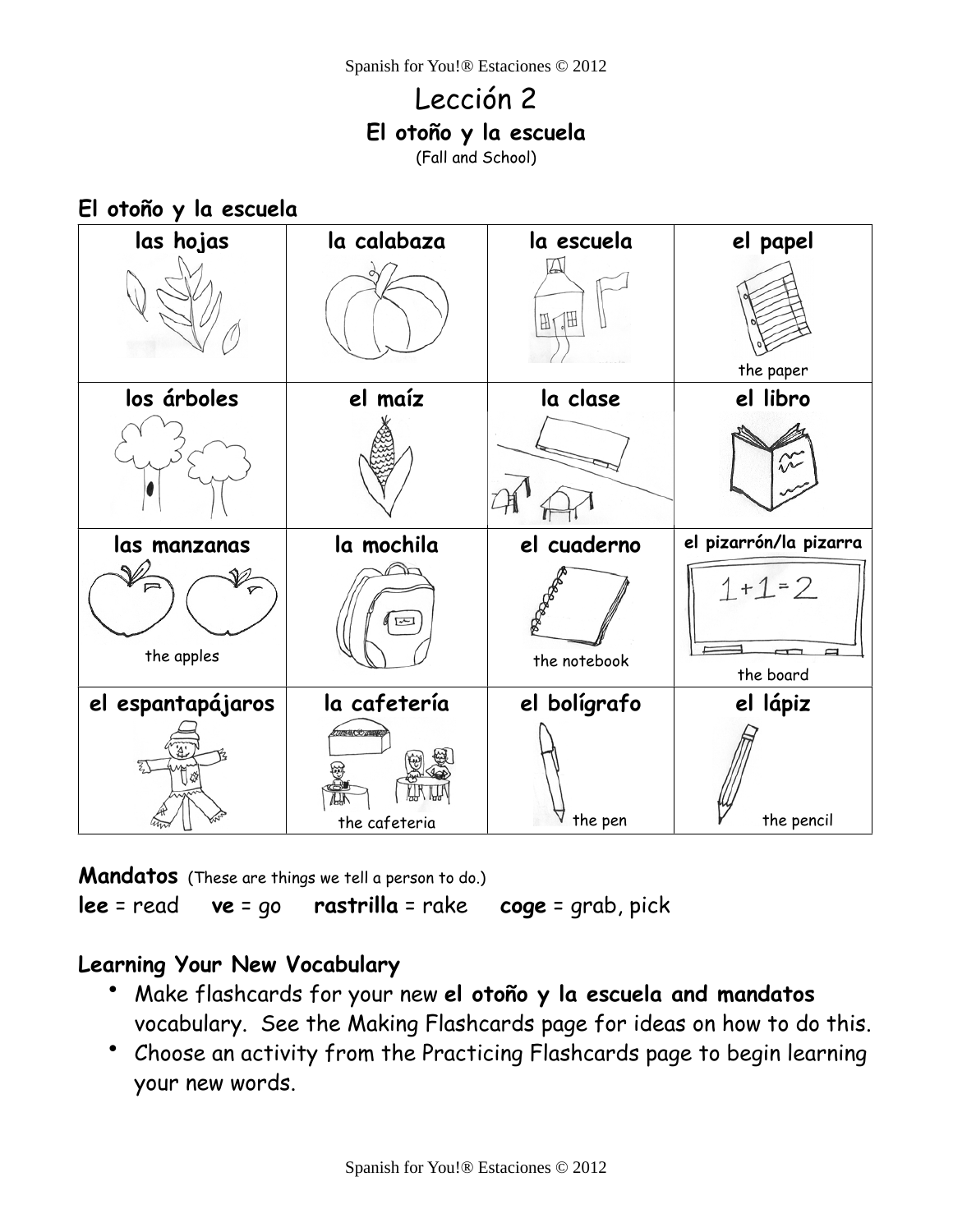## **Using Your New Verbs**

Listen to these sentences as you read along. Point to what you think each sentence means in English. See if you get it!  $A$ 

| Leo el libro.           | (I read the book. We read the book.)               |
|-------------------------|----------------------------------------------------|
| Lees el libro.          | (I read the book. You read the book.)              |
| <i>i</i> Leen el libro? | (Do I read the book? Do they read the book?)       |
| Rastrillamos las hojas. | (I rake the leaves. We rake the leaves.)           |
| Rastrilla las hojas.    | (He rakes the leaves. We rake the leaves.)         |
| Rastrillo las hojas.    | (We rake the leaves. I rake the leaves.)           |
| Van a la clase.         | (We go to class. They go to class.)                |
| Va a la clase.          | (He goes to class. We go to class.)                |
| Voy a la clase.         | (I go to class. They go to class.)                 |
| Cogemos las manzanas.   | (We pick the apples. I pick the apples.)           |
| ¿Coges las manzanas?    | (Does he pick the apples? Do you pick the apples?) |
| Cojo las manzanas.      | (They pick the apples. I pick the apples.)         |

#### **Interactive Use of Verbs**

- ❖ Listen to the questions and answer them using your new verbs.
- ❖ Cover the possible answers in the column to the right.
- ❖ Or do this with a partner. One person asks. The other answers.
- $\hat{\mathbf{v}}$  (si = yes, no = no)





**Example:** ¿Lees el libro? Sí, leo el libro. **OR** No, no leo el libro. (Do **you** read the book?) (Yes, **I** read the book.) (No, **I** don't read the book.)

| iLeéis el libro?                                     | Sí, leemos el libro. OR No, no leemos el libro. |                               |
|------------------------------------------------------|-------------------------------------------------|-------------------------------|
| (Do you all read the book?) (Yes, we read the book.) |                                                 | (No, we don't read the book.) |

- ¿Coges las manzanas? Sí, cojo las manzanas.
- 
- 
- 
- 
- 

Possible Answers

• ¿Lees el papel? No, no leo el papel. Leo el libro.

• ¿Vas a la clase? No, no voy a la clase.

- ¿Rastrillas las hojas? Sí, rastrillo las hojas.
- ¿Cogéis la calabaza? Sí, cogemos la calabaza.
- ¿Leéis el papel? No, no leemos el papel.

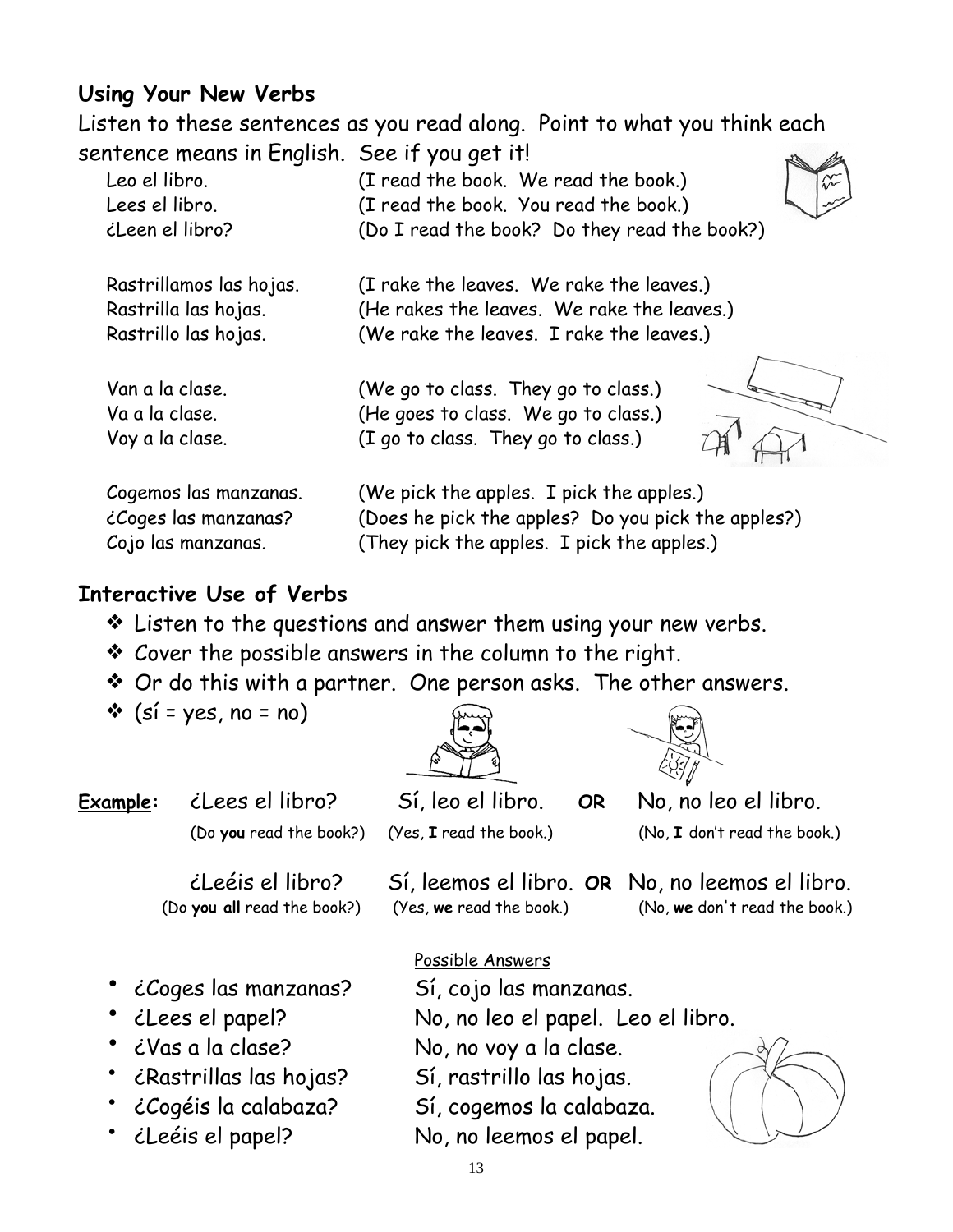# **Gramática**

(Grammar)

## **"Tener" phrases:**

In Spanish the verb "tener" is used in certain phrases to express things:

| <b>tener calor</b> = to be hot     | tener cuidado = to be careful         |
|------------------------------------|---------------------------------------|
| <b>tener frío = t</b> o be cold    | <b>tener miedo</b> = to be afraid     |
| <b>tener hambre</b> = to be hungry | <b>tener prisa</b> = to be in a hurry |
| <b>tener sed</b> = to be thirsty   | <b>tener razón</b> = to be right      |

Look at how we use these. Guess what each means by matching.

- 1. Tengo frío. a. I'm hot.
- 
- 2. Tengo calor. b. I'm cold.
- 3. Tengo miedo. c. I'm hungry.
	-
- 4. Tengo razón. d. I'm thirsty.
- 
- 
- 7. Tengo sed. g. I'm afraid.
- 5. Tengo prisa. e. I'm in a hurry.
- 6. Tengo hambre. f. I'm right.
	-
- **iTengo** sed!

## **Using Your New Grammar**

Listen to the sentences below. Find and point to what each means.

- 1. Tenemos razón. We are careful.
- 2. Tenemos cuidado. We are afraid.
- 3. Tenemos prisa. We are right.
- 4. Tenemos miedo. We are in a hurry.

Listen to these sentences. Act out each before the audio tells the meaning.

- 
- 1. Tengo calor. 5. Tengo razón.
- 2. Tengo frío. 6. Tengo cuidado.
- 3. Tengo hambre. 7. Tengo prisa.
- 
- 
- 4. Tengo sed. 8. Tengo miedo.



## **Master what you have learned.**

As you follow the lesson guide you will be doing the self-checking worksheets for your grade level for this new grammar.